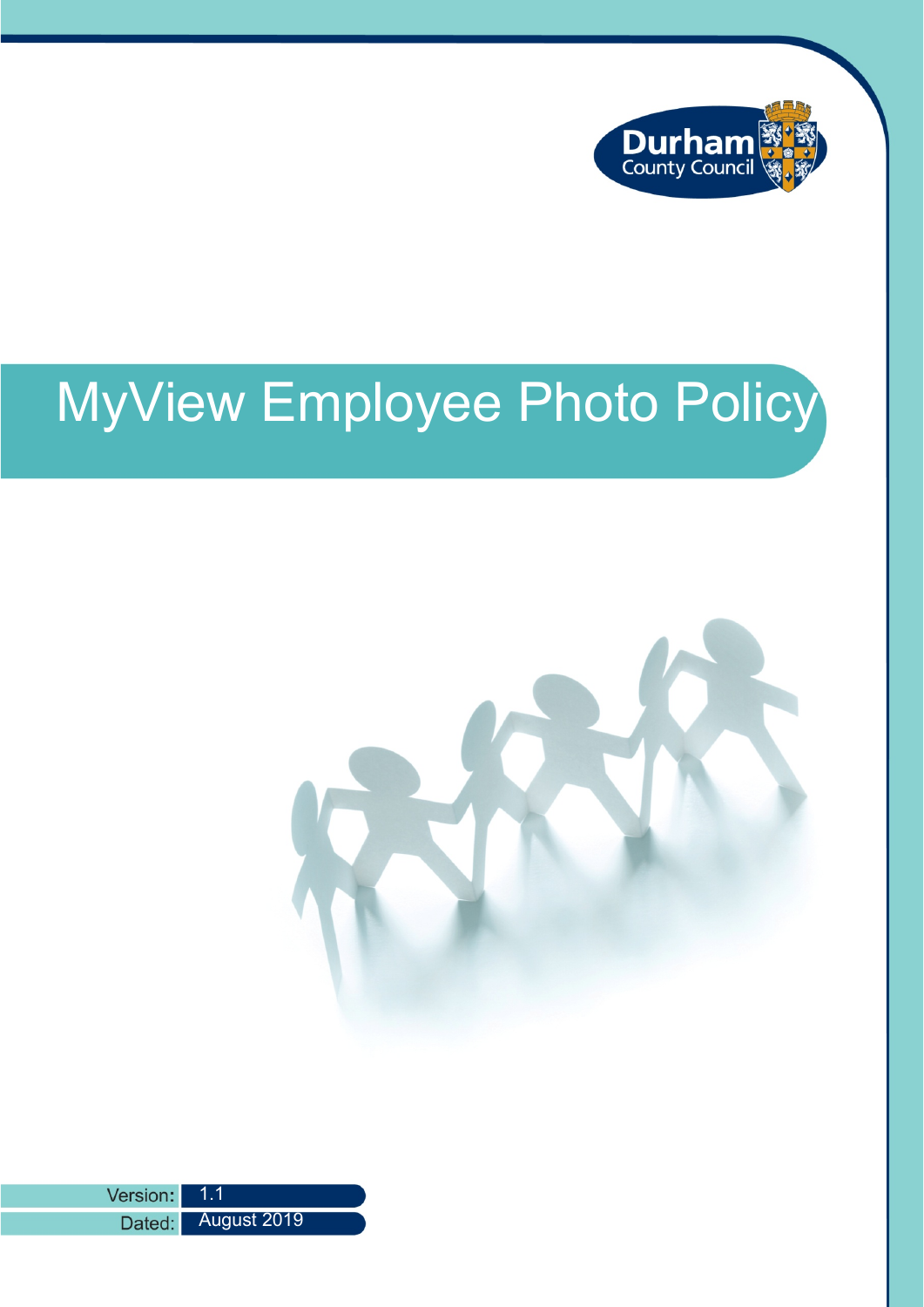Please think before printing this document.

Where printing is necessary, please ensure that it is printed double sided and in greyscale.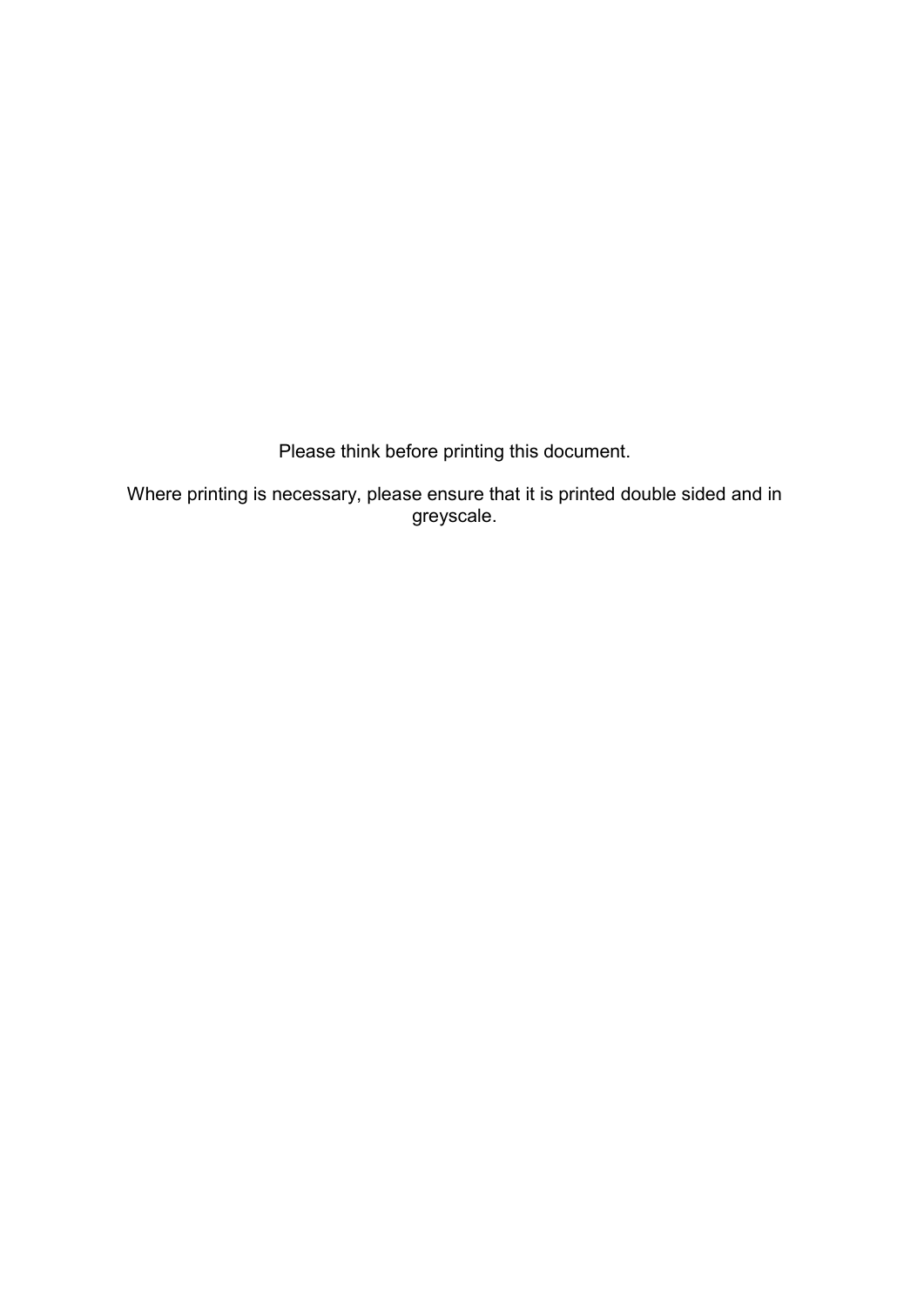# **Contents**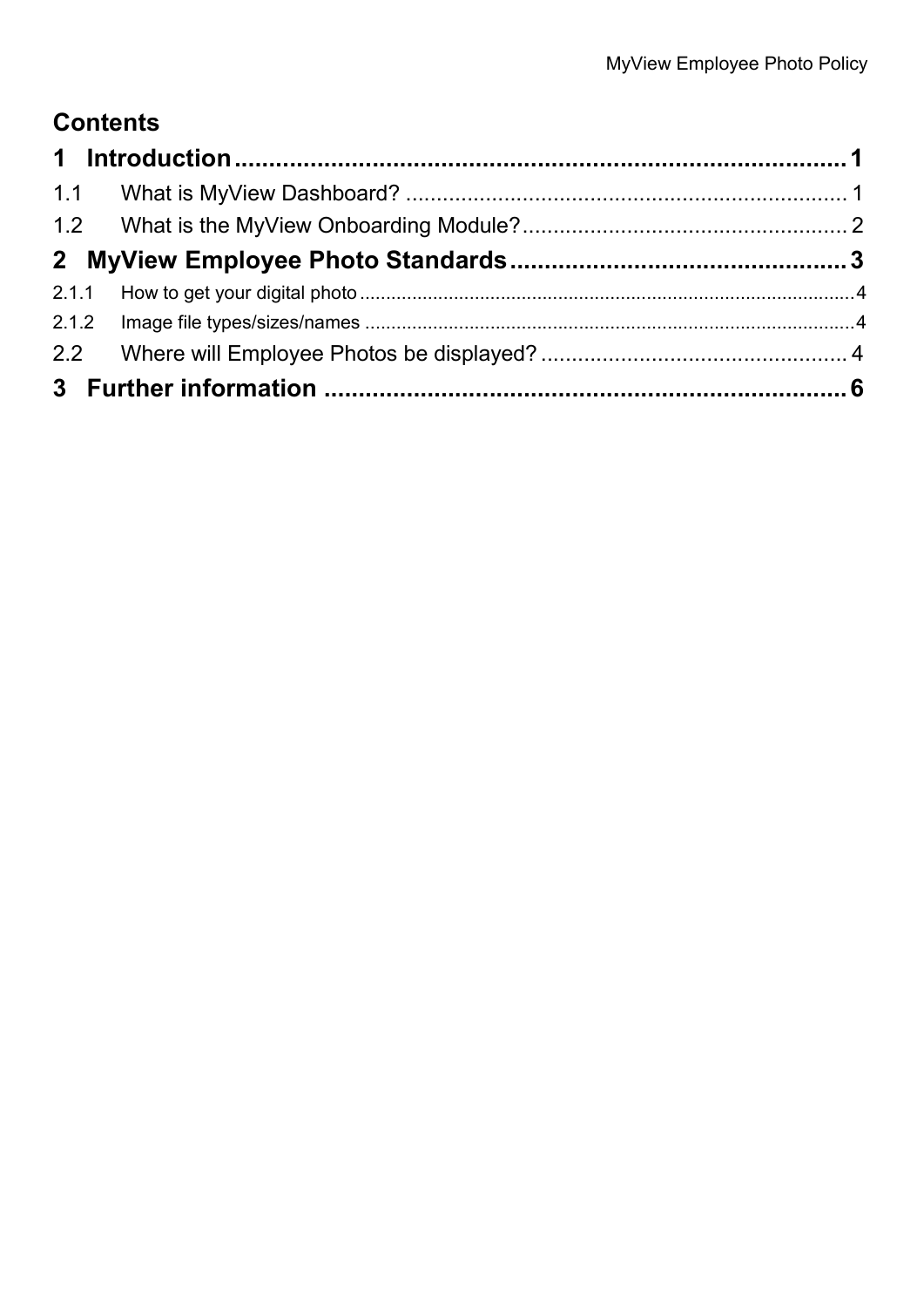## <span id="page-3-0"></span>1 Introduction

The use and display of employee photos within Council systems will help to promote transparency and further support the Council's Transformation Agenda for a Digital Workforce

This guidance explains the principles and the basis on how employee photos will be collected, stored, used and displayed across all Council systems.

New employees to the Council will be mandated to provide an employee photo as part of the Employee Onboarding process. The purpose of collecting an employee photo is for identification/security purposes. It is classed as a contractual requirement to enable an employee to be able to identify themselves in both internal and external locations. The Employee Onboarding module will explain photo standards and where/why the photo would be displayed across Council systems.

Employee photos, collected as part of Employee Onboarding, will be used by Facilities Management to create an ID badge. This process will ensure that all employees have an ID badge prior to starting with the Council in the interests of security. The collection of this employee photo is mandatory.

New employees will have the opportunity to 'opt-out' (as part of Employee Onboarding) from their photo being held against their MyView Employee Profile (i.e. photo will not be displayed in MyView and satellite Council systems).

Existing employees are requested to upload their own employee photo via MyView **Dashboard.** This photo can be updated at any point by the employee. If an employee uploads a photo against their MyView Employee Profile this implies consent is given to use and display that photo in satellite Council systems. There will be no restrictions on employees loading photos against their MyView Employee Profile.

It is important to point out that any photo uploaded via MyView will be fully auditable as to what photo was uploaded, who uploaded it and when it was uploaded. Employees are strongly encouraged to acknowledge the photo standards detailed in this policy before uploading a photo.

Employees are unable to delete photos held against their MyView record. However, it can be changed. Managers are unable to add/remove photos for any of their reportees listed in MyPeople. Should a photo need to be removed, the employee/manager would need to email [myview@durham.gov.uk](mailto:myview@durham.gov.uk) to request that the photo is removed.

Employee photos (stored against an employee HR electronic record) will be securely stored and retained in line with GDPR guidelines. Employee Profile photos of Leavers will be automatically deleted.

## <span id="page-3-1"></span>1.1 What is MyView Dashboard?

MyView Dashboard is a web based self-service system, which allows employees and managers to view and edit their own personal details online.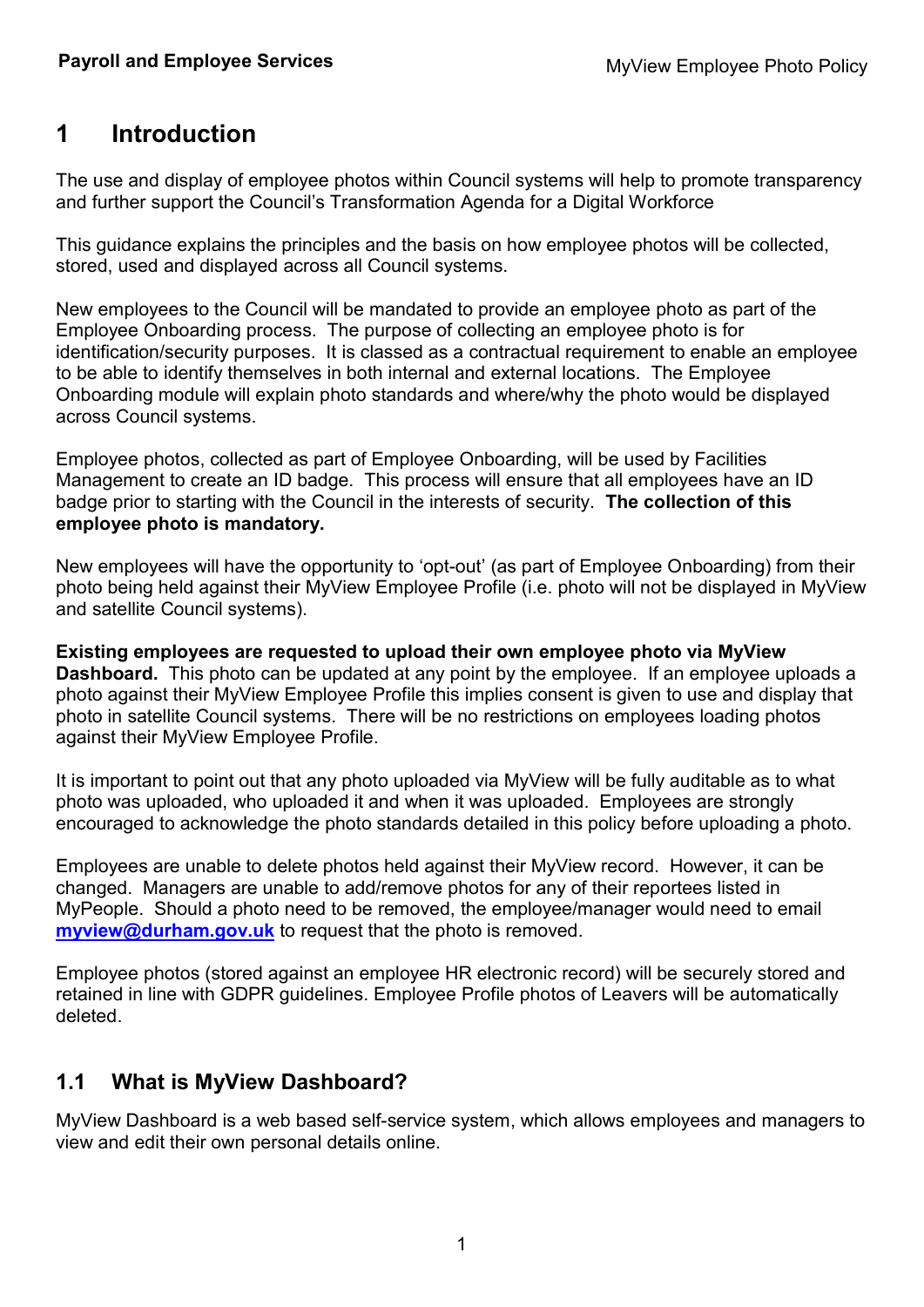MyView Dashboard supports the Council's Transformation Agenda, which promotes a Digital Workforce, underpinned by systems that are 'digital by design' and where access is 'digital by default'.

User guidance/documentation to support the use of MyView Dashboard functionality is available via [www.durham.gov.uk/MyView.](http://www.durham.gov.uk/MyView)

## <span id="page-4-0"></span>1.2 What is the MyView Onboarding Module?

Employee Onboarding is a process that welcomes new employees into the Council – e-enabling pre-employment checks and processes and providing new employees with the tools, resources, and knowledge they need helping them become successful and productive in their new role.

The module will allow for engagement with new starters quickly and effectively, helping achieve a smooth transition into the organisation.

New employees will have the facility to provide an employee photo as part of this Onboarding process, which will be used by Facilities Management for creating formal employee ID/security badges. The collection of this employee photo is mandatory.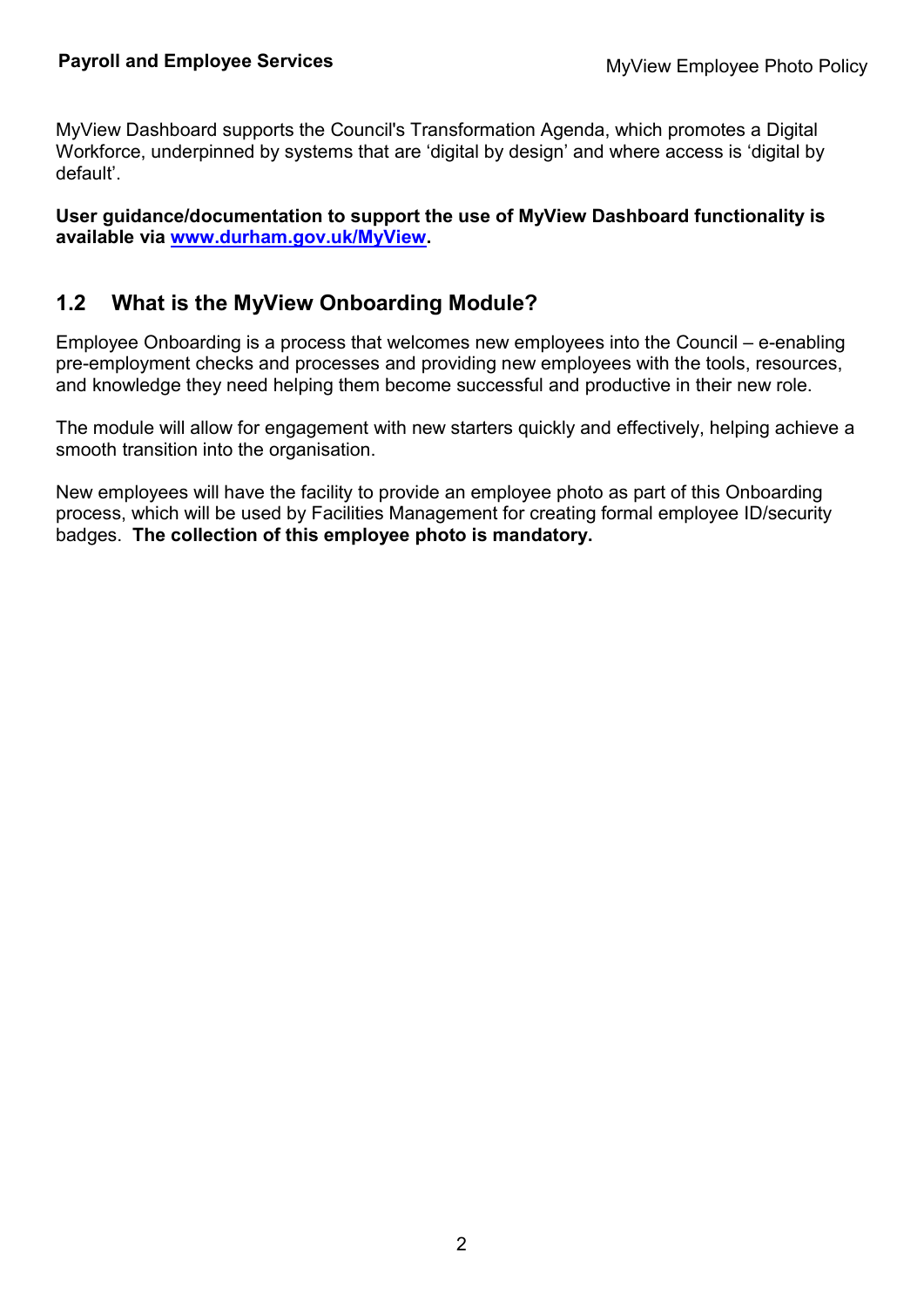# <span id="page-5-0"></span>2 MyView Employee Photo Standards

All photos being uploaded via MyView must conform to the required standards. Your photo must:

- be a recent photo of you (you are advised to update your photo should your appearance have recently changed)
- be a sensible, professional image
- be a close-up of your full head and upper shoulders
- contain no other objects or people
- be taken against a plain cream or light grey background
- be in clear contrast to the background and in sharp focus
- not have 'red eye'
- Scanned photographs must be not be torn, creased, or marked, and not have any writing on the front or back.

In your photo, you must:

- be facing forwards and looking straight at the camera
- have your eyes open and visible
- not wear sunglasses or tinted glasses. You can wear prescription glasses if you need to, but your eyes must be visible without any glare or reflection
- not have hair in front of your eyes
- not have a head covering (unless it's for religious or medical reasons)
- not have anything covering your face
- not have any shadows on your face or behind you

An example of a photo meeting the required standards would be:



An example of a photo NOT meeting the required standards would be:

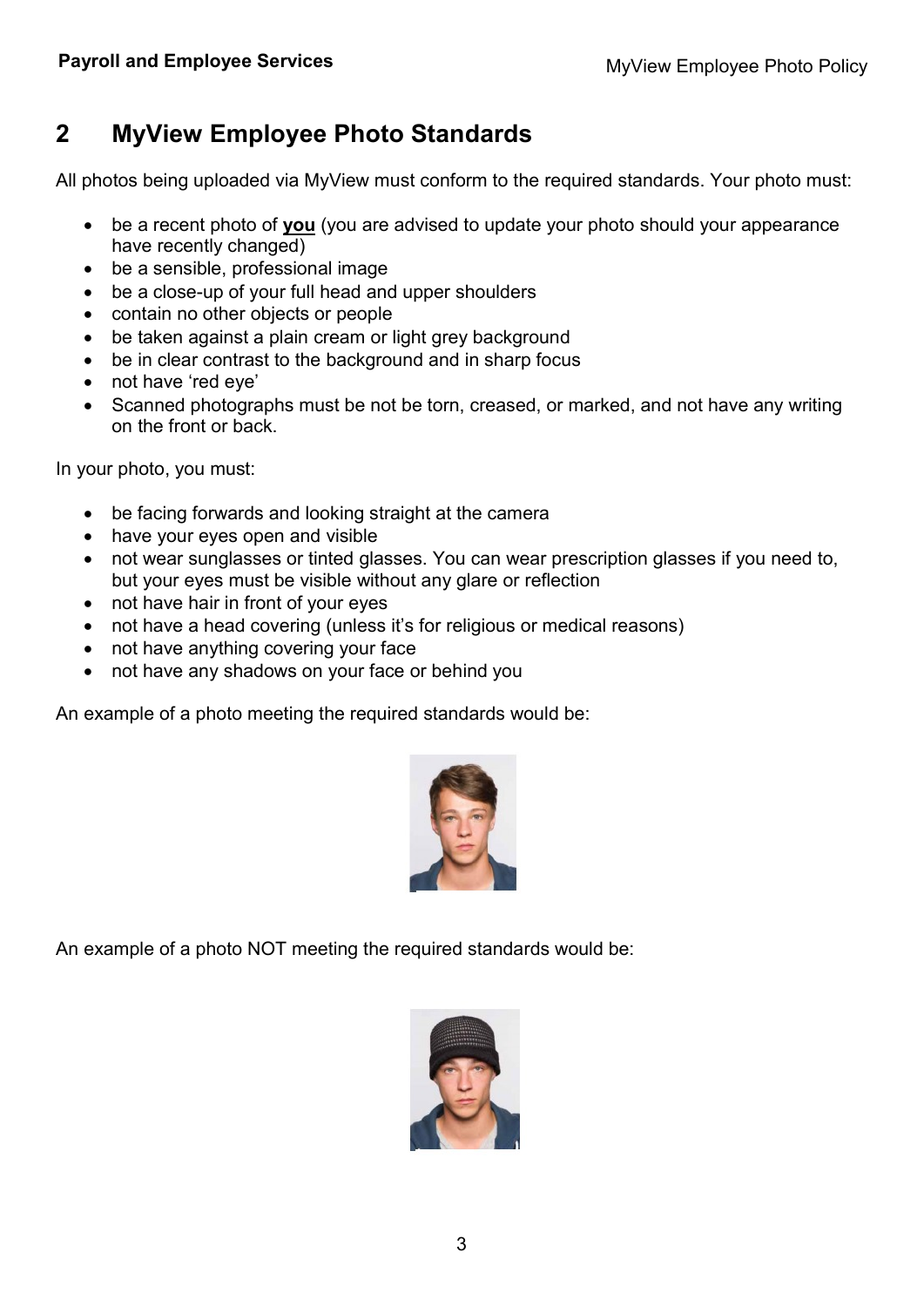#### <span id="page-6-0"></span>2.1.1 How to get your digital photo

You can choose from 3 ways:

- Get a friend to take one for you. They can use a phone, tablet or digital camera.
- Go to a photo shop. You'll get a digital copy of your photo
- Go to a booth. From some booths, you'll be able to get a photo code with your printed photos.

#### <span id="page-6-1"></span>2.1.2 Image file types/sizes/names

You are advised to ensure that photos are given an appropriate file name before they are uploaded. It is advised that the file name does not contain punctuation marks. The preferred naming convention is:

#### Employee Number, Employee Surname, Date (Example: 999999 Johnstone 010319)

The quality of your digital photo should be:

- in focus and without any red eye
- in colour with no effects or filters
- image resolution recommended to be (at least) 600 pixels wide and 750 pixels tall
- file size should be at least 25kb but no more than 3mb (MyView will allow you to upload a large file sizes but you are advised file size should be no more than 3mb)
- file types allowed are 'ipeg', 'ipg' and 'png' image files.

## <span id="page-6-2"></span>2.2 Where will Employee Photos be displayed?

In line with the principles of this guidance, employee photos collected as part of Employee Onboarding and photos subsequently uploaded by an employee via MyView will be displayed across the following Council systems/sites:

- All photos held against a MyView Employee Profile will be visible in MyView Dashboard (to the employee and their Manager) whether MyView Dashboard is accessed on the Council network (including via Pulse Secure Connection) or accessed externally (i.e. accessed when not logged into the Council network).
- MyView Employee Directory
- **Intranet Staff directory** employees are reminded that any amendments made to employee contact details (including photos loaded against MyView Employee Profile) via MyView will not be visible in the Intranet Staff Directory until the next day.
- Employee photos collected via Employee Onboarding and/or uploaded against a MyView Employee Profile will not be displayed in Microsoft Outlook 2016/Office 365 email systems (this includes the 'Email Address Book' and an employee's Microsoft profile). Any queries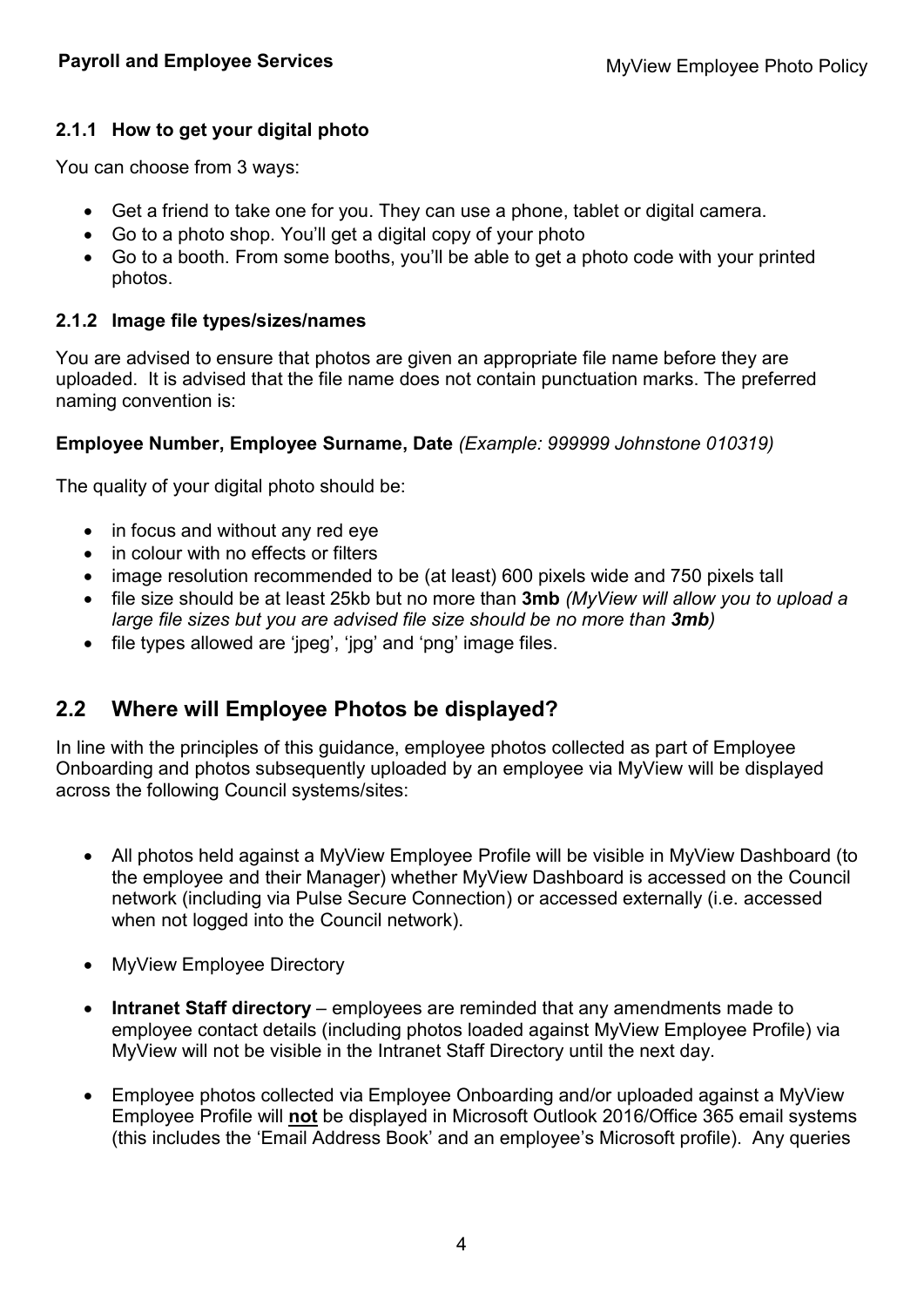regarding photos stored in Microsoft Office applications should be directed to the ICT Helpdesk (Telephone: 03000 261100).